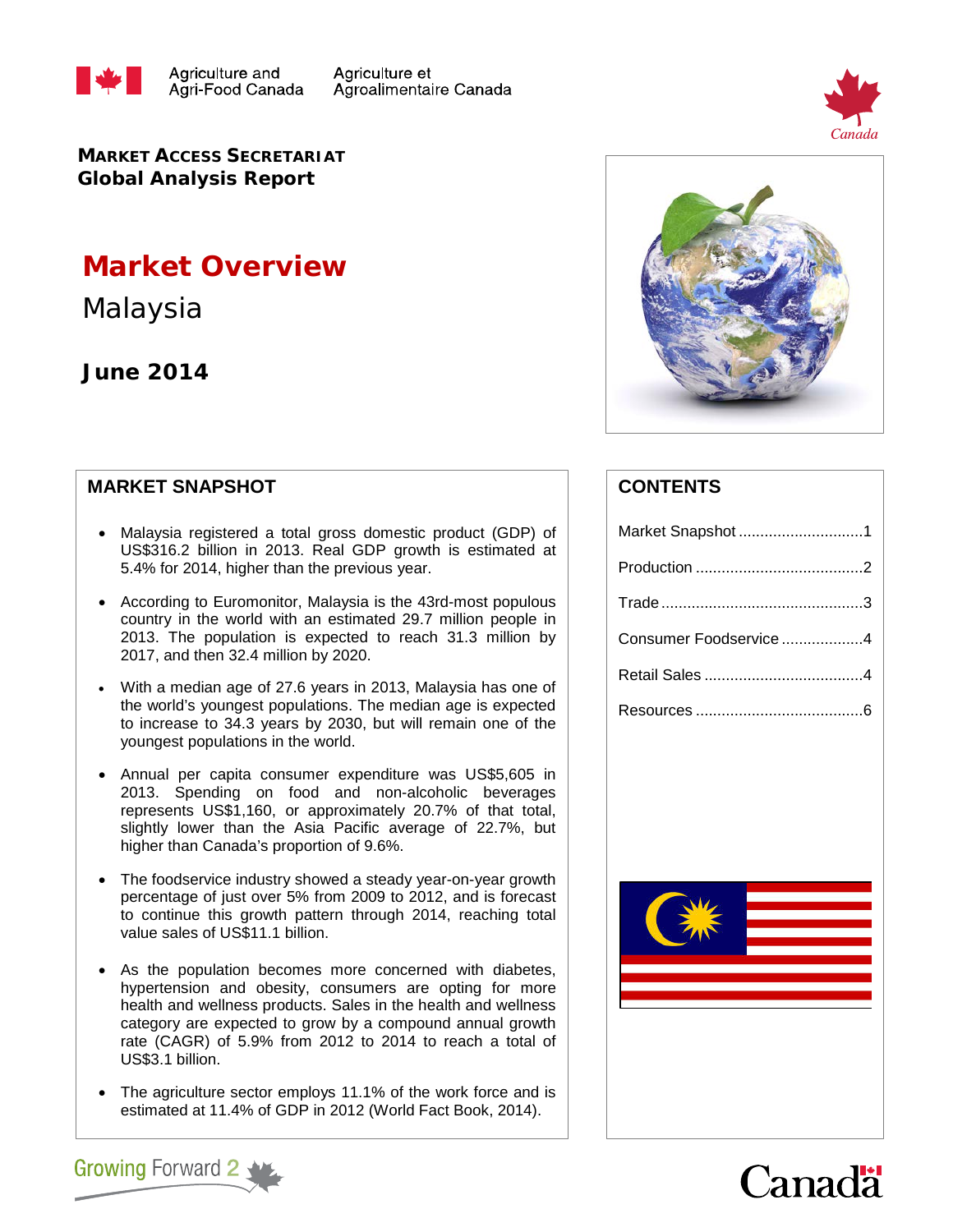

### **PRODUCTION**

- Agriculture employs 11.1% of the work force in Malaysia (World Fact Book, 2014). The palm oil industry is the largest agriculture sector and utilizes more than 70% of the country's agricultural land (Euromonitor International, 2014).
- As shown in the table below, palm fruit oil, palm oil and palm kernels are the top domestic crops in Malaysia, with palm fruit oil leading in terms of volume production across the 2008 to 2012 period. From 2011 to 2012, both palm fruit oil and palm oil saw a decrease in production of 0.7%.
- Banana production recorded the best volume growth in 2012 with 9.7%, regaining some of the losses experienced in 2011. Across the whole period, fresh vegetables, currently Malaysia's eight-largest crop, registered the strongest growth in volume production with 17.9%.

| Top ten crops<br>(tonnes) | 2008       | 2009       | 2010       | 2011       | 2012       |
|---------------------------|------------|------------|------------|------------|------------|
| Oil, palm fruit           | 88,672,000 | 87,825,000 | 84,965,000 | 94,557,600 | 93,925,150 |
| Oil, palm                 | 17,734,441 | 17,564,937 | 16,993,717 | 18,911,520 | 18,785,030 |
| Palm kernels              | 4,577,000  | 4,504,000  | 4,292,000  | 4,706,000  | 4,850,000  |
| Rice, paddy               | 2,353,000  | 2,511,043  | 2,464,830  | 2,575,988  | 2,750,404  |
| Rubber, natural           | 1,072,400  | 857,019    | 900,000    | 926,000    | 970,000    |
| Sugar cane                | 850,000    | 850,000    | 800,000    | 800,000    | 820,000    |
| Coconuts                  | 555,120    | 459,640    | 550,140    | 562,556    | 606,530    |
| Vegetables, fresh nes     | 290,359    | 396,010    | 547,397    | 550,134    | 560,000    |
| <b>Bananas</b>            | 272,331    | 279,762    | 332,639    | 306,283    | 335,974    |
| Pineapples                | 384,673    | 357,654    | 331,081    | 309,331    | 334,400    |

#### **Crop Production and Livestock in Malaysia**

| <b>Meat indigenous</b><br>(tonnes) | 2008    | 2009      | 2010      | 2011      | 2012      |
|------------------------------------|---------|-----------|-----------|-----------|-----------|
| Chicken                            | 996,870 | 1,001,659 | 1,083,030 | 1,213,908 | 1,249,836 |
| Pork                               | 200,107 | 195,072   | 206,032   | 235,609   | 231,242   |
| <b>Duck</b>                        | 123,492 | 124,485   | 123,191   | 125,195   | 128,136   |
| <b>Beef</b>                        | 19,097  | 14,914    | 9.141     | 6,823     | 10,593    |
| <b>Buffalo</b>                     | 4,074   | 4,082     | 3,991     | 3,991     | 3,991     |

| Livestock<br>(head) | 2008      | 2009      | 2010      | 2011      | 2012      |
|---------------------|-----------|-----------|-----------|-----------|-----------|
| Pigs                | 2,020,117 | 1,728,310 | 1,831,308 | 1,922,321 | 1,801,247 |
| Cattle              | 873,327   | 882,666   | 893,531   | 836,910   | 768,403   |
| Goats               | 428,263   | 477.480   | 514,233   | 496,194   | 476,431   |
| Sheep               | 125,988   | 131,258   | 136,285   | 123,475   | 126,412   |
| <b>Buffaloes</b>    | 130,775   | 131,230   | 127,152   | 125,900   | 123,313   |

 *Source for all: FAOSTAT Agricultural Production, February 2014*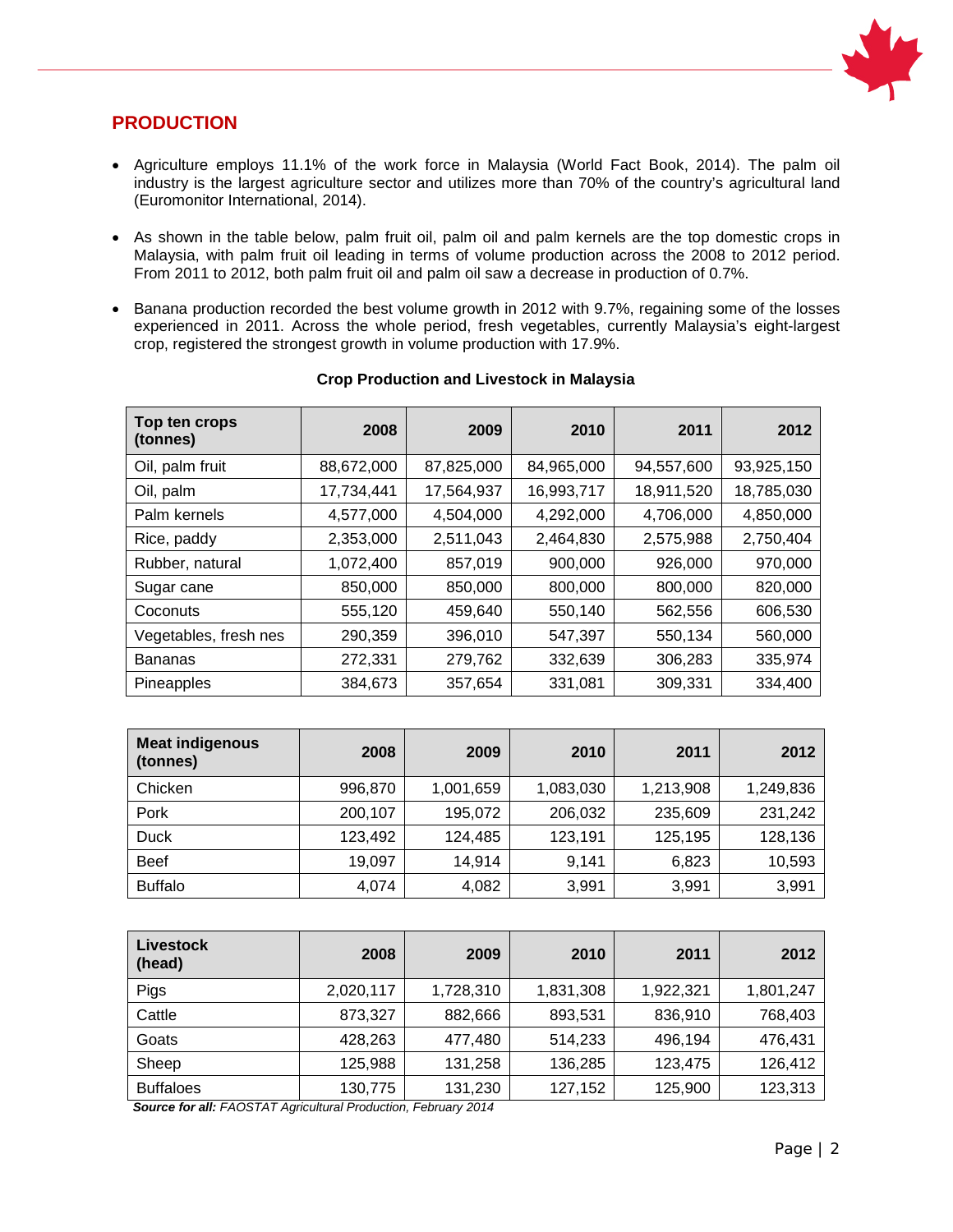

### **TRADE**

- Malaysia is a net exporter of agri-food and seafood products. In 2012, Malaysia's agri-food and seafood trade surplus was US\$11.7 billion with imports valued at US\$17.5 billion, and US\$29.2 billion in exports. Malaysia's agri-food and seafood imports have been growing at a CAGR of 14.5% since 2007.
- Malaysia's top agri-food and seafood imports in 2012 were cane sugar, palm oil (refined), cocoa beans, palm oil (crude) and soybean oilcake. Key supplying countries were Indonesia, China, Thailand, India and Argentina. Canada was the seventeenth-largest supplier of total agri-food and seafood products to Malaysia in 2012, with a 1.11% share.

|                                                                 | <b>Import Value</b>  |                         | <b>Top Suppliers and Market Share</b> |                               | Canada's     |
|-----------------------------------------------------------------|----------------------|-------------------------|---------------------------------------|-------------------------------|--------------|
| <b>Commodity</b>                                                | <b>US\$ millions</b> | 1                       | 3<br>$\overline{2}$                   |                               | <b>Share</b> |
| Cane Sugar, Raw, Solid<br>Form, without Added<br>Flavour/Color  | 9,754.7              | Brazil<br>50.87%        | Thailand<br>21.45%                    | Australia<br>14.50%           | $\Omega$     |
| Palm Oil, Refined But Not<br><b>Chemically Modified</b>         | 9,091.0              | Indonesia<br>99.50%     | South Africa<br>0.39%                 | Singapore<br>0.03%            | $\Omega$     |
| Cocoa Beans, Whole Or<br>Broken, Raw Or Roasted                 | 8,784.9              | Ghana<br>33.25%         | Indonesia<br>28.05%                   | Côte d'Ivoire<br>13.80%       | $\Omega$     |
| Palm Oil, Crude, Not<br><b>Chemically Modified</b>              | 7,962.9              | Indonesia<br>87.79%     | Thailand<br>6.29%                     | Papua New<br>Guinea<br>2.75%  | $\Omega$     |
| Soybean Oilcake & Other<br>Solid Residue, Whether/Not<br>Ground | 6,135.0              | Argentina<br>93.55%     | China<br>3.76%                        | India<br>0.93%                | $\Omega$     |
| Rice, Semi- Or Wholly<br>Milled, Polished Etc Or Not            | 6,026.5              | Vietnam<br>69.68%       | Thailand<br>12.10%                    | Pakistan<br>11.60%            | 0            |
| Food Preparations Nesoi                                         | 5,974.2              | Singapore<br>27.32%     | <b>United States</b><br>14.64%        | <b>Netherlands</b><br>9.82%   | 0.84%        |
| Cotton, Not Carded Or<br>Combed                                 | 5,455.9              | <b>Brazil</b><br>23.95% | Mali<br>12.3%                         | <b>United States</b><br>10.4% | 0.08%        |
| Corn (Maize), Other Than<br>Seed Corn                           | 5,370.9              | Argentina<br>47.87%     | India<br>22.81%                       | <b>Brazil</b><br>19.86%       | 0.01%        |
| Corn (Maize) Seed,<br>Certified, Excluding Sweet<br>Corn        | 3,956.5              | Argentina<br>41.3%      | <b>Brazil</b><br>29.3%                | India<br>21.5%                | $\Omega$     |

### **Malaysia's Top Agri-Food & Seafood Imports from the World, 2012 (HS 6)**

*Source: Global Trade Atlas, February 2014*

- Malaysia's processed food imports were valued at US\$11.1 billion. Canada's share was 0.78% (US\$89.9 million). Malaysia's processed food imports registered a CAGR of 17.3% from 2007 to 2012.
- Canada's agri-food and seafood exports to Malaysia were valued at US\$107.4 million in 2013. Top exports were soybeans, non durum wheat, canola oil, food preparations, and mink furskins. In 2013, Canada's agri-food and seafood imports from Malaysia were valued at US\$170.1 million, thus Canada registered an agri-food and seafood trade deficit of US\$62.7 million with Malaysia. Canada's top imports from Malaysia were palm oil, cocoa, margarine and vegetable oil.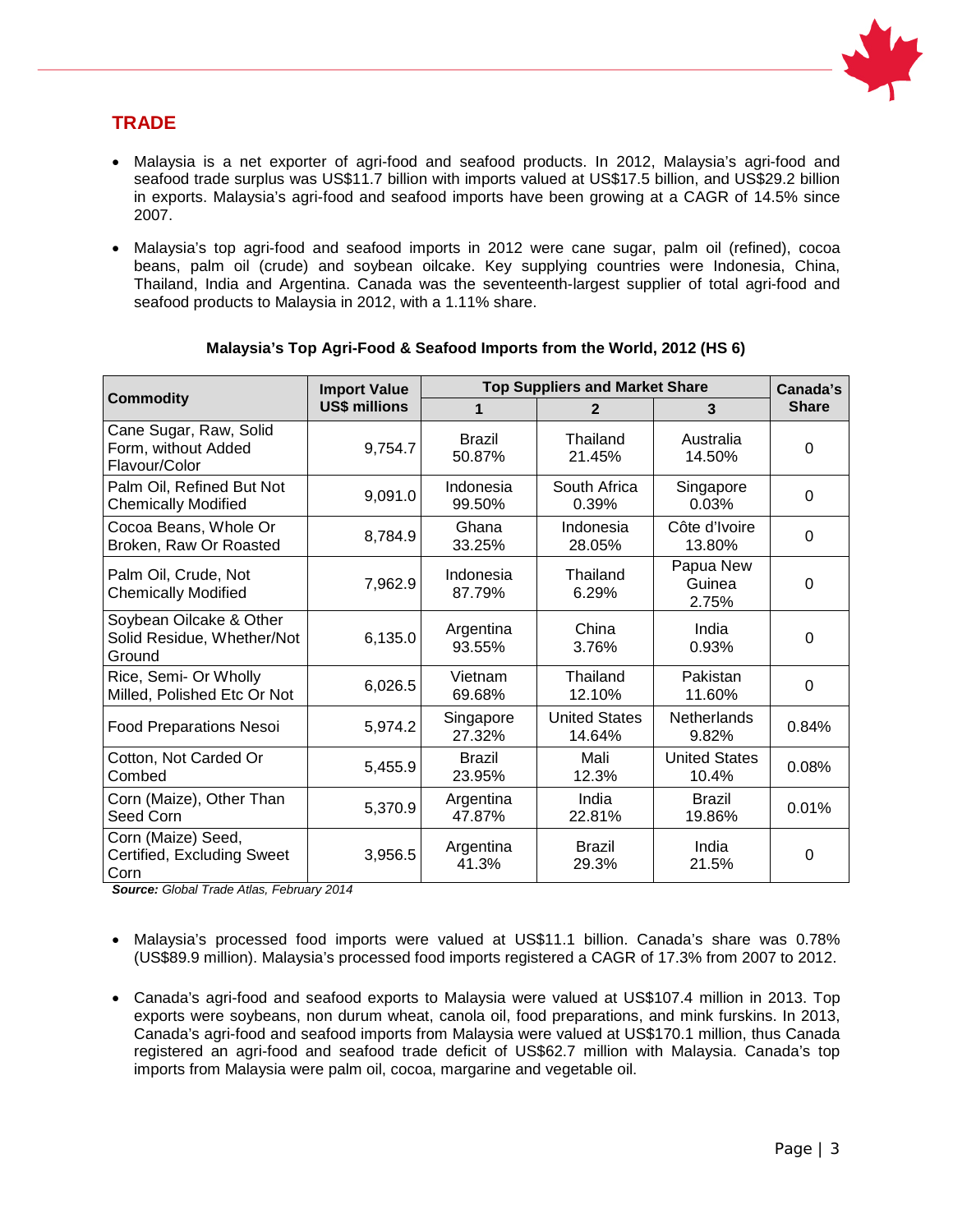

### **CONSUMER FOODSERVICE**

- Malaysian consumers continued to remain cost conscious around their spending because of the rising cost of living and food prices, resulting in less spending on dining out (Euromonitor International, 2013). Malaysian foodservice saw value sales growth of 5.1% from 2011 to 2012.
- Like other countries, Malaysian consumers are also looking for healthier menu choices due to the increasing trend of diabetes, hypertension and obesity among the population, resulting in foodservice operators adding healthier food choices to their menu (Euromonitor International, 2013).
- The Malaysian foodservice industry grew at a CAGR of 4.6% from 2008 to 2012. It is predicted to grow by a CAGR of 5.3% through 2016. Fast food and 100% home delivery were the top performing subsectors with a CAGR of 9.2% and 19.9%, respectively, during the 2008 to 2012 historical period. These two subsectors will remain the top two performers through 2016 with a CAGR of 6.4% and 10.0%.
- Independent operators make up 67% of Malaysia's foodservice industry, but are forecasted to experience a lower growth rate (4.5%) than their counterparts (chained operators) which will boast a 6.9% CAGR through 2016.

| <b>Consumer Foodservice</b>                                                                                                                                                                                                                                                                                                                   | 2010        | 2012        | 2014 <sup>F</sup> | $2016$ <sup>F</sup> |
|-----------------------------------------------------------------------------------------------------------------------------------------------------------------------------------------------------------------------------------------------------------------------------------------------------------------------------------------------|-------------|-------------|-------------------|---------------------|
| Sales (US\$ millions)                                                                                                                                                                                                                                                                                                                         | 8,984.3     | 9.989.9     | 11.064.4          | 12,275.5            |
| <b>Outlets</b>                                                                                                                                                                                                                                                                                                                                | 29,442.0    | 30,721.0    | 32,261.0          | 34,297.0            |
| Transactions ('000)                                                                                                                                                                                                                                                                                                                           | 1,253,776.5 | 1,352,698.0 | 1.471.027.8       | 1,590,946.7         |
| <b>Average Sales/Outlet</b>                                                                                                                                                                                                                                                                                                                   | \$305,153   | \$325,181   | \$342,965         | \$357,918           |
| Average Sales/Transaction                                                                                                                                                                                                                                                                                                                     | \$7.17      | \$7.39      | \$7.52            | \$7.72              |
| $\bullet$ $\qquad$ $\qquad$ $\qquad$ $\qquad$ $\qquad$ $\qquad$ $\qquad$ $\qquad$ $\qquad$ $\qquad$ $\qquad$ $\qquad$ $\qquad$ $\qquad$ $\qquad$ $\qquad$ $\qquad$ $\qquad$ $\qquad$ $\qquad$ $\qquad$ $\qquad$ $\qquad$ $\qquad$ $\qquad$ $\qquad$ $\qquad$ $\qquad$ $\qquad$ $\qquad$ $\qquad$ $\qquad$ $\qquad$ $\qquad$ $\qquad$ $\qquad$ | $   -$      |             |                   |                     |

#### **Malaysian Consumer Foodservice at a Glance**

*Source: Euromonitor International, 2014 F= forecast*

### **RETAIL SALES**

- Over the historic period of 2009 to 2012, the health and wellness category demonstrated a 7.7% CAGR and will continue to have positive growth through 2014. The top performing segment within the health and wellness category from 2009 to 2012 was fortified/functional food with a CAGR of 8.8%.
- Packaged food sales increased in value at a CAGR of 5.0% between 2009 and 2012 with a further increase of 4.4% forecasted to 2014. Within this category, one of the best performing growth segments was pasta, registering a CAGR of 15.1% between 2009 and 2012, albeit value sales are lower than the main segments such as dairy, dried processed foods and oils and fats.
- As consumers continue to become more health conscious and aware of health concerns such as diabetes, hypertension and obesity, packaged food manufacturers will have to continue to adapt to meet their demands for healthier packaged food products. Some of the most important health and wellness products are those with less sugar, no sugar, lower fat and high levels of fibre and calcium (Euromonitor International, February 2013).
- Due to a stable Muslim population, Malaysia has developed a strategy to become a regional and global hub for Halal production, logistics and trade and wants to be known as the "Global Halal Hub" in Southeast Asia (Hala Industry Development Corporation, March 2014).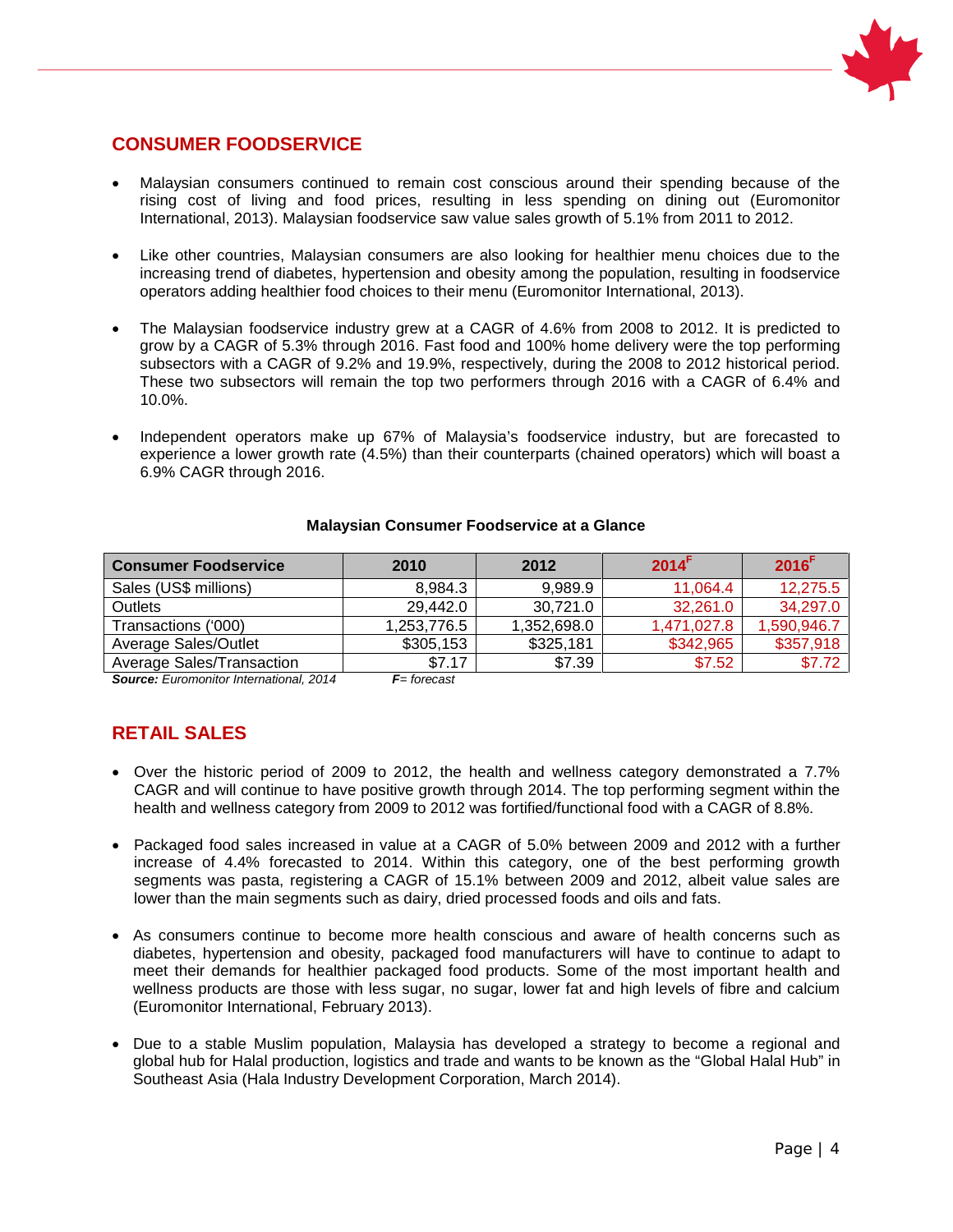

| <b>Category</b>                    | 2009    | 2010    | 2011    | 2012    | 2013    | 2009-13<br><b>CAGR %</b> |
|------------------------------------|---------|---------|---------|---------|---------|--------------------------|
| <b>Health and Wellness by Type</b> | 2,210.7 | 2,400.6 | 2,569.5 | 2,757.9 | 2,924.8 | 7.2                      |
| Better For You (BFY)               | 123.1   | 128.3   | 132.6   | 137.3   | 142.6   | 3.7                      |
| Food Intolerance                   | 4.3     | 4.5     | 4.6     | 4.7     | 4.9     | 3.4                      |
| Fortified/Functional (FF)          | 1,604.4 | 1,764.6 | 1,906.9 | 2,065.7 | 2,197.9 | 8.2                      |
| Naturally Healthy (NH)             | 475.7   | 499.8   | 521.7   | 546.3   | 575.3   | 4.9                      |
| Organic                            | 3.2     | 3.4     | 3.7     | 3.9     | 4.1     | 5.7                      |
| <b>Packaged Food</b>               | 6,146.5 | 6,449.2 | 6,773.4 | 7,112.4 | 7,449.0 | 4.9                      |
| Baby Food                          | 395.1   | 424.8   | 449.4   | 476.8   | 495.5   | 5.8                      |
| <b>Bakery</b>                      | 778.3   | 800.6   | 826.4   | 859.8   | 899.0   | 3.7                      |
| Canned/Preserved Food              | 291.9   | 301.2   | 310.6   | 319.1   | 329.3   | 3.1                      |
| <b>Chilled Processed Food</b>      | 80.9    | 83.8    | 87.1    | 90.6    | 94.3    | 3.9                      |
| Confectionery                      | 307.4   | 317.4   | 327.1   | 337.9   | 346.5   | 3.0                      |
| Dairy                              | 935.1   | 977.5   | 1,032.6 | 1,088.2 | 1,148.3 | 5.3                      |
| <b>Dried Processed Food</b>        | 1,511.6 | 1,606.4 | 1,709.1 | 1,801.9 | 1,885.2 | 5.7                      |
| Frozen Processed Food              | 153.3   | 159.0   | 163.4   | 168.2   | 173.5   | 3.1                      |
| Ice Cream                          | 157.1   | 165.4   | 173.6   | 182.6   | 192.8   | 5.2                      |
| Meal Replacement                   | 93.3    | 123.1   | 151.5   | 186.5   | 217.9   | 23.6                     |
| <b>Noodles</b>                     | 310.8   | 344.9   | 377.4   | 409.0   | 431.7   | 8.6                      |
| Oils and Fats                      | 719.1   | 743.3   | 769.7   | 801.0   | 838.3   | 3.9                      |
| Pasta                              | 4.3     | 5.2     | 5.9     | 6.5     | 7.1     | 13.6                     |
| <b>Ready Meals</b>                 | 32.7    | 33.9    | 35.1    | 36.2    | 37.4    | 3.4                      |
| Sauces, Dressings and Condiments   | 390.7   | 402.8   | 415.9   | 429.8   | 445.8   | 3.4                      |
| <b>Snack Bars</b>                  | 2.4     | 2.5     | 2.6     | 2.7     | 2.8     | 3.8                      |
| Soup                               | 15.9    | 16.8    | 17.6    | 18.4    | 19.2    | 4.8                      |
| Spreads                            | 41.9    | 44.0    | 46.6    | 49.6    | 53.1    | 6.1                      |
| <b>Sweet and Savoury Snacks</b>    | 273.4   | 281.8   | 291.4   | 300.8   | 309.7   | 3.2                      |
| <b>Hot Drinks</b>                  | 577.2   | 612.9   | 655.2   | 691.4   | 726.3   | 5.9                      |
| <b>Soft Drinks</b>                 | 1,025.6 | 1,104.9 | 1,176.5 | 1,257.4 | 1,330.2 | 6.7                      |

#### **Agri-Food Retail Sales in Malaysia Historic in US\$ Millions, Fixed 2013 Exchange Rate**

*Source: Euromonitor, March 2014.*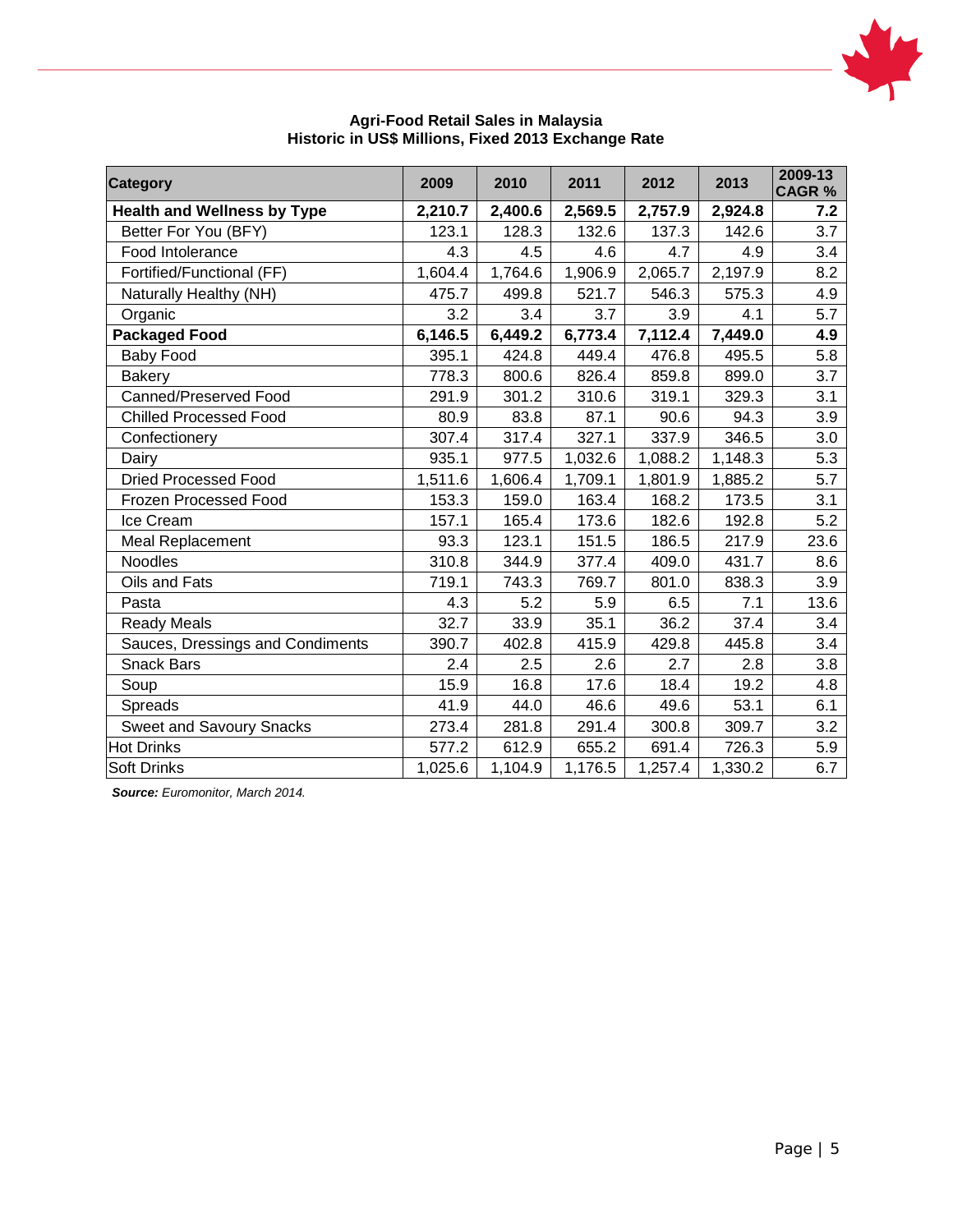

| <b>Category</b>                    | 2014    | 2015    | 2016    | 2017    | 2018    | 2014-18<br>CAGR% |
|------------------------------------|---------|---------|---------|---------|---------|------------------|
| <b>Health and Wellness by Type</b> | 3,091.8 | 3,263.0 | 3,445.7 | 3,636.9 | 3,839.3 | 5.6              |
| Better For You (BFY)               | 147.7   | 153.2   | 158.7   | 164.6   | 170.9   | 3.7              |
| Food Intolerance                   | 5.1     | 5.3     | 5.5     | 5.7     | 5.9     | 3.6              |
| Fortified/Functional (FF)          | 2,328.2 | 2,461.3 | 2,604.5 | 2,754.5 | 2,913.5 | 5.8              |
| Naturally Healthy (NH)             | 606.4   | 638.7   | 672.3   | 707.2   | 743.8   | 5.2              |
| Organic                            | 4.3     | 4.5     | 4.7     | 4.9     | 5.2     | 5.1              |
| <b>Packaged Food</b>               | 7,780.5 | 8,121.6 | 8,473.6 | 8,836.6 | 9,214.6 | 4.3              |
| <b>Baby Food</b>                   | 514.1   | 532.7   | 552.0   | 572.1   | 593.2   | 3.6              |
| <b>Bakery</b>                      | 931.3   | 962.1   | 993.5   | 1,026.5 | 1,060.9 | 3.3              |
| Canned/Preserved Food              | 340.3   | 352.0   | 364.4   | 377.1   | 390.5   | 3.5              |
| <b>Chilled Processed Food</b>      | 98.0    | 101.8   | 105.9   | 110.1   | 114.6   | 4.0              |
| Confectionery                      | 355.0   | 363.6   | 372.4   | 381.4   | 390.6   | 2.4              |
| Dairy                              | 1,211.0 | 1,276.2 | 1,342.9 | 1,411.9 | 1,483.5 | 5.2              |
| <b>Dried Processed Food</b>        | 1,971.8 | 2,064.8 | 2,157.2 | 2,253.9 | 2,353.8 | 4.5              |
| Frozen Processed Food              | 179.1   | 185.2   | 191.9   | 199.2   | 206.9   | 3.7              |
| Ice Cream                          | 201.5   | 210.3   | 219.9   | 229.6   | 239.7   | 4.4              |
| Meal Replacement                   | 247.3   | 276.1   | 306.4   | 335.8   | 365.8   | 10.3             |
| <b>Noodles</b>                     | 449.6   | 467.6   | 485.2   | 502.6   | 520.4   | 3.7              |
| Oils and Fats                      | 873.8   | 910.4   | 949.8   | 989.7   | 1,032.6 | 4.3              |
| Pasta                              | 7.6     | 8.0     | 8.4     | 8.7     | 9.1     | 4.6              |
| <b>Ready Meals</b>                 | 38.7    | 40.2    | 41.8    | 43.5    | 45.3    | 4.0              |
| Sauces, Dressings and Condiments   | 461.1   | 476.9   | 493.5   | 510.6   | 528.3   | 3.5              |
| <b>Snack Bars</b>                  | 2.9     | 3.1     | 3.2     | 3.3     | 3.4     | 4.0              |
| Soup                               | 19.9    | 20.5    | 21.1    | 21.8    | 22.4    | 3.1              |
| Spreads                            | 56.2    | 59.4    | 62.6    | 66.0    | 69.6    | 5.5              |
| <b>Sweet and Savoury Snacks</b>    | 319.6   | 329.7   | 340.5   | 351.7   | 363.5   | 3.3              |
| <b>Hot Drinks</b>                  | 766.2   | 809.6   | 857.4   | 911.3   | 971.6   | 6.1              |
| <b>Soft Drinks</b>                 | 1,399.3 | 1,467.2 | 1,539.5 | 1,616.7 | 1,698.0 | 5.0              |

#### **Agri-Food Retail Sales in Malaysia Forecast in US\$ Millions, Fixed 2013 Exchange Rate**

*Source: Euromonitor, March 2014.*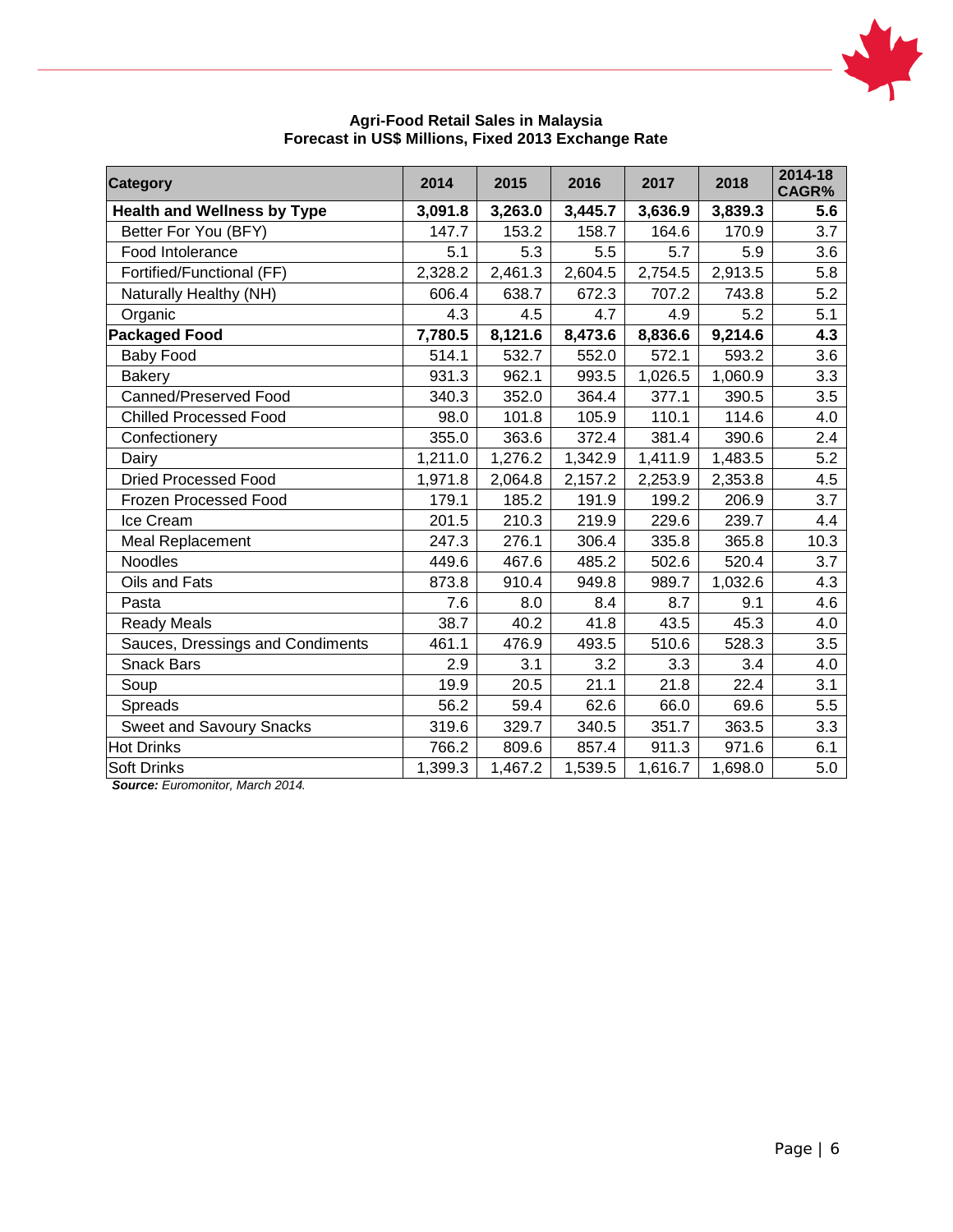

### **RESOURCES**

Euromonitor International (2014).

- Country Profile: Malaysia (January 2014)

Euromonitor International (2013)

- Packaged Food Sales in Malaysia (February 2013)
- Health and Wellness in Malaysia (October 2013)
- Consumer Foodservice in Malaysia (November 2013)

FAOSTAT (2013). Agricultural Production – Malaysia.

Global Trade Atlas (2013). Import and export statistics – Malaysia.

World Bank (2014) – Malaysia.

Hala Industry Development Corporation (HDC), retrieved March 2014 http://www.hdcglobal.com/publisher/halal\_park\_about